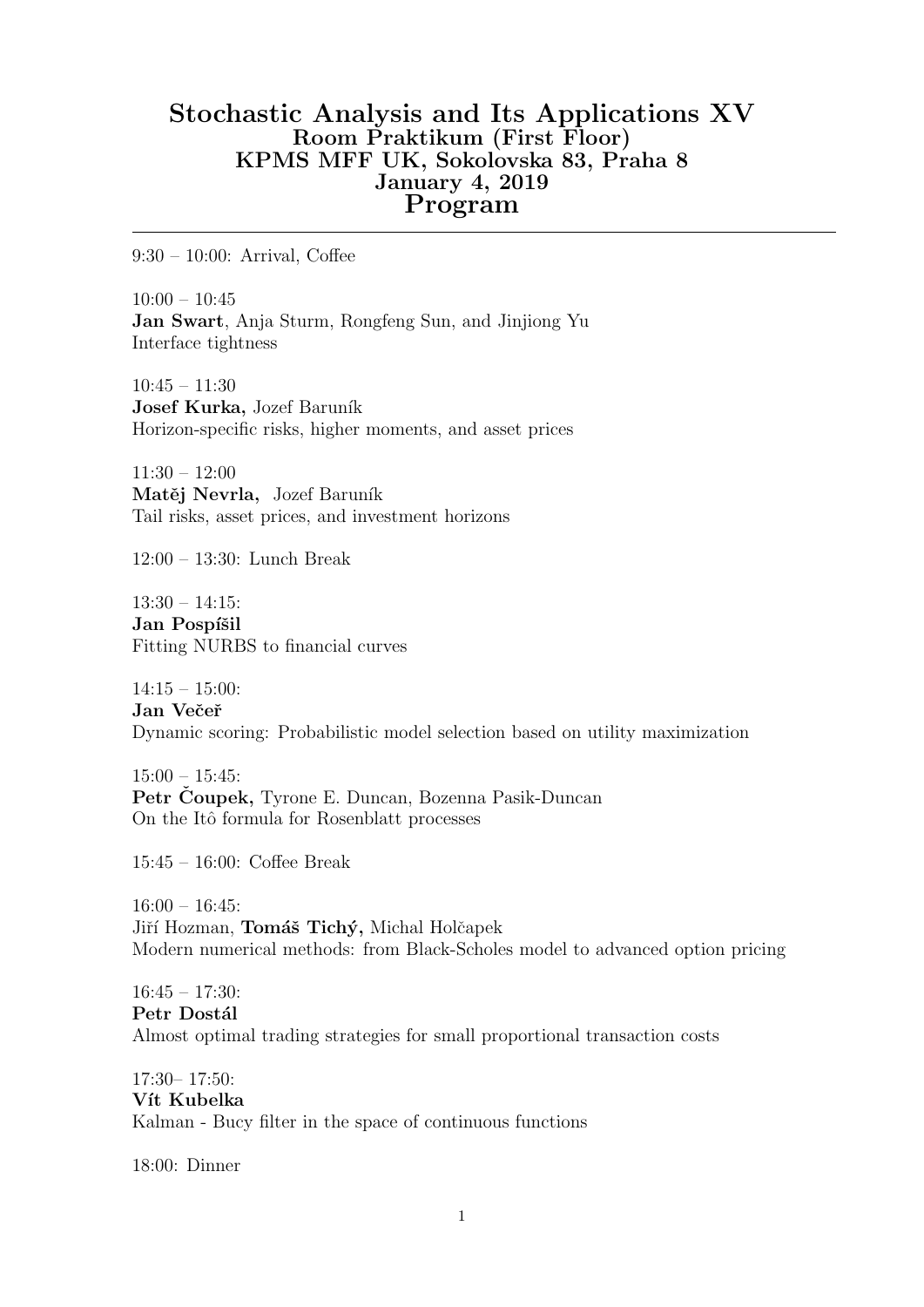# Abstracts

Jan Swart, Anja Sturm, Rongfeng Sun, and Jinjiong Yu

Interface tightness

A one-dimensional interacting particle system is said to exhibit interface tightness if starting in an initial condition describing the interface between two constant configurations of different types, the process modulo translations is positive recurrent. In a biological setting, this describes two populations that do not mix, and it is believed to be a common phenomenon in one-dimensional particle systems. The mathematical study of this phenomenon started with the work of Cox en Durrett, who in 1995 proved it for long-range voter models. I will discuss an alternative proof technique that has recently successfully been applied to biased voter models, and at the end also mention some open problems.

#### Josef Kurka, Jozef Baruník

Horizon-specific risks, higher moments, and asset prices

Asset pricing traditionally works with information aggregated over horizons, however investors' preferences are horizon-specific. Decomposing returns, and risk factors to components representing individual horizons may hence provide valuable insights into pricing mechanisms of investors. With increasing size of factor-investing literature, the number of factors approximating risk, and possibly explaining the cross section of returns is growing rapidly. However, most of the factors perform poorly in subsequent out-of-sample testing. Therefore, attention should be turned to theory-based factors approximating the risks such as moments of the return distribution that are found to be priced empirically. We derive an asset pricing model that contains second, third and fourth centralized moments of returns on aggregate wealth decomposed to short-run and long-run components. Empirical results show that horizon-specific risk from higher moments is priced, and uncover different effects of the moment-based risk factors in short-run, and long-run.

#### Matěj Nevrla, Jozef Baruník

Tail risks, asset prices, and investment horizons

The aim is to examine how extreme market risks are priced in the cross-section of asset returns at various horizons. Based on the frequency decomposition of covariance between indicator functions, we define the quantile cross-spectral beta of an asset capturing tail-specific as well as horizon-, or frequency-specific risks. Further, we work with two notions of frequency-specific extreme market risks. First, we define tail market risk that captures dependence between extremely low market as well as asset returns. Second, extreme market volatility risk is characterized by dependence between extremely high increments of market volatility and extremely low asset return. Empirical findings based on the datasets with long enough history, 30 Fama-French Industry portfolios, and 25 Fama-French portfolios sorted on size and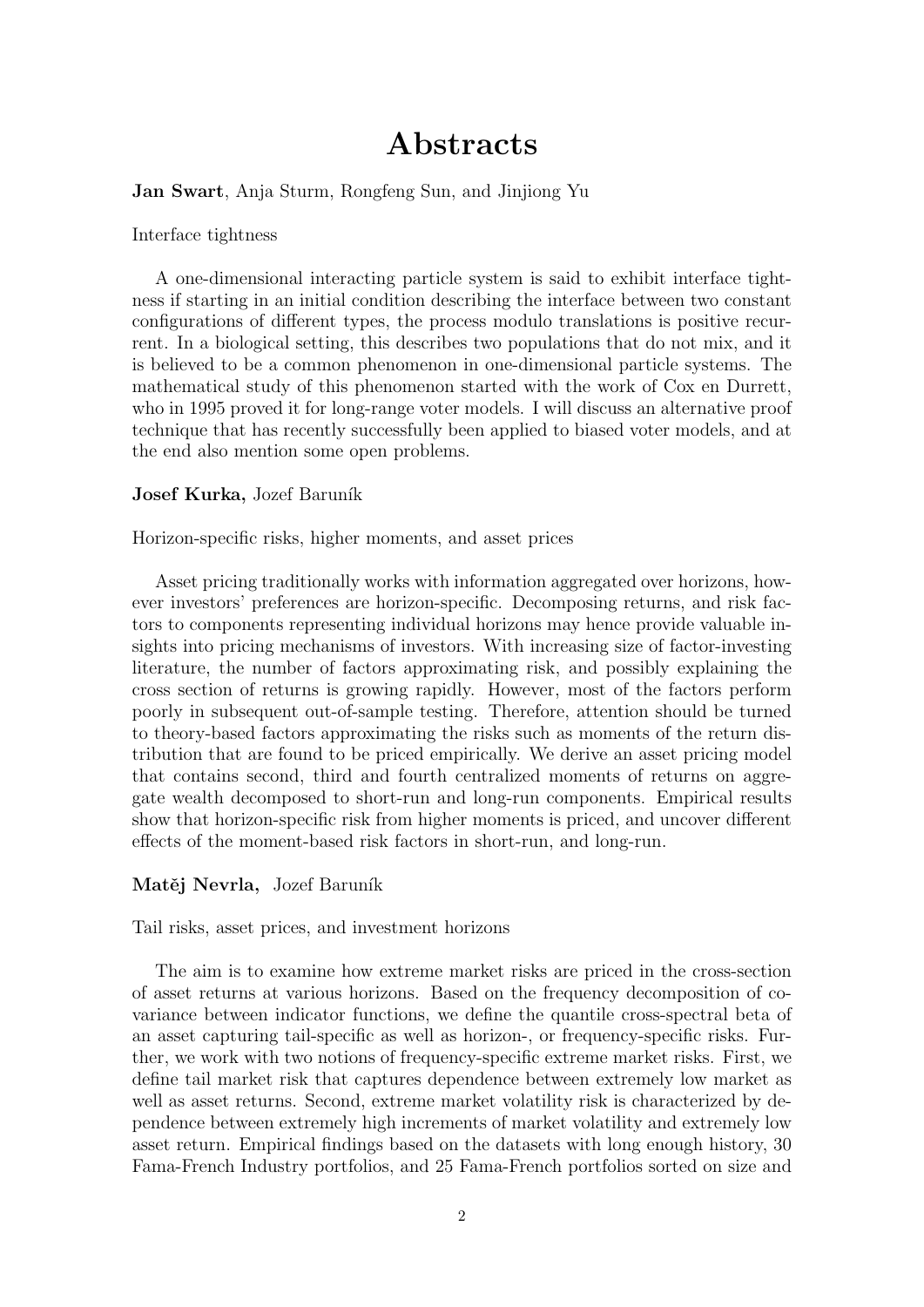book-to-market support our intuition. Results suggest that both frequency-specific tail market risk and extreme volatility risks are significantly priced and our fivefactor model provides an improvement over specifications considered by previous literature.

# Jan Pospíšil

#### Fitting NURBS to financial curves

In this talk we show how non-uniform rational B-splines (NURBS) can be fitted to typical financial curves such as payoff functions, pricing formulas and implied volatilities. To demonstrate the advantages of NURBS, we show how they can be fitted to smooth, non-smooth or even discontinuous financial curves easily and how rationality of NURBS give us much greater flexibility (compared to the standard B-splines) in describing complicated solutions of pricing equations of stochastic volatility jump-diffusion models.

# Jan Večeř

Dynamic scoring: Probabilistic model selection based on utility maximization

We propose a novel approach of model selection for probability estimates that may be applied in time evolving setting. Specifically, we show that any discrepancy between different probability estimates opens a possibility to compare them by trading on a hypothetical betting market that trades probabilities. We describe the mechanism of such a market, where agents maximize some utility function which determines the optimal trading volume for given odds. This procedure produces supply and demand functions, that determine the size of the bet as a function of a trading probability. These functions are closed form for the choice of logarithmic and exponential utility functions. Having two probability estimates and the corresponding supply and demand functions, the trade matching these estimates happens at the intersection of the supply and demand functions. We show that an agent using correct probabilities will realize a profit in expectation when trading against any other set of probabilities. The expected profit realized by the correct view of the market probabilities can be used as a measure of information in terms of statistical divergence.

## Petr Čoupek, Tyrone E. Duncan, Bozenna Pasik-Duncan

#### On the Itô formula for Rosenblatt processes

Rosenblatt processes arise naturally as limits of sums of strongly correlated random variables in the so-called non-central limit theorems. They comprise a family of continuous stochastic processes that exhibit self-similarity and long-range dependence but, contrary to fractional Brownian motions, they are not Gaussian. The talk will be devoted to elements of stochastic calculus for Rosenblatt processes and to a general Itô-type formula for processes with second-order fractional (Rosenblatt) stochastic differential.